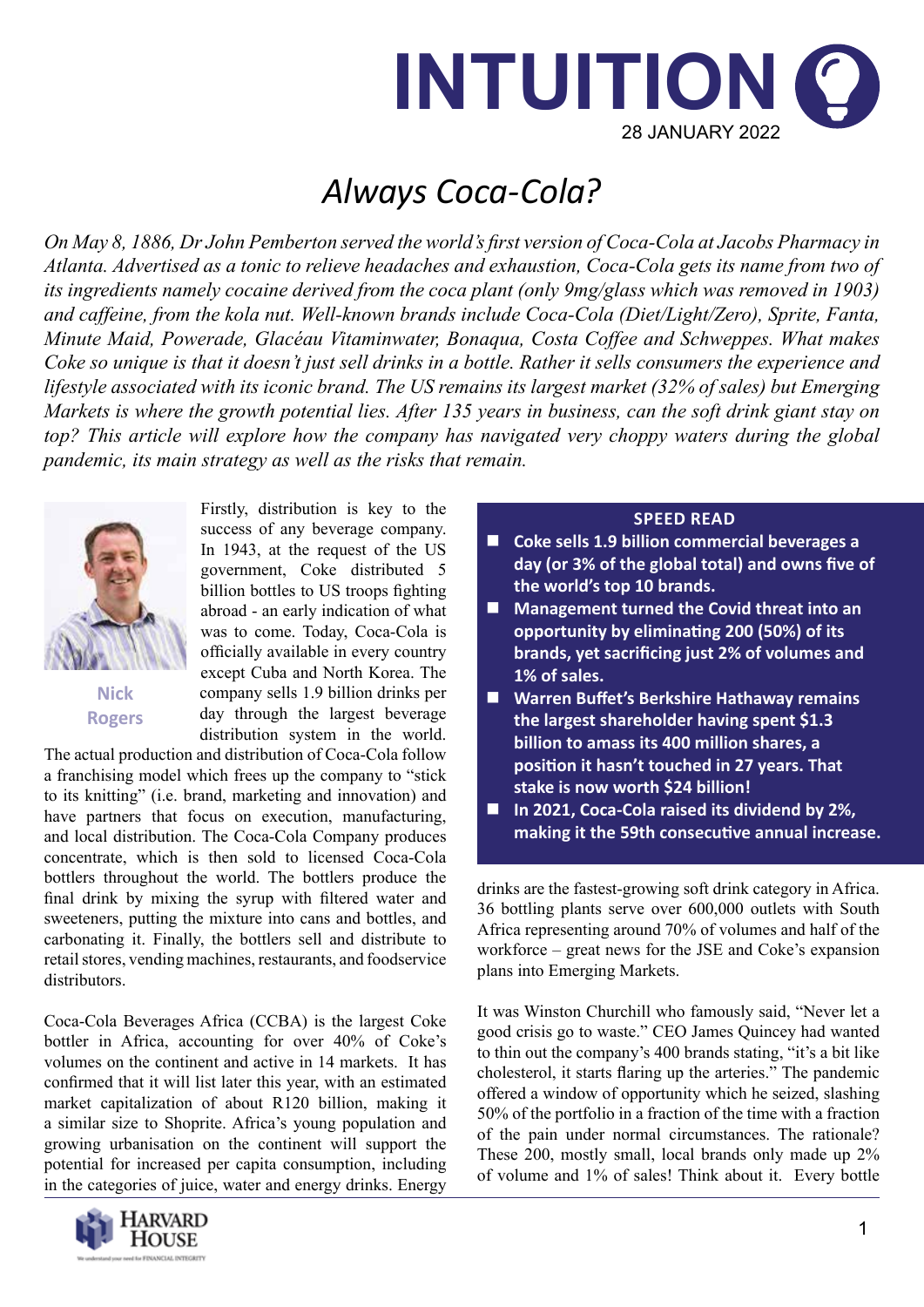

needs the same amount of space on a shelf which comes at a cost. If you are not constantly monitoring and rotating stock your retail partners end up selling less especially with competitors like Pepsi. Interestingly, surveys indicated that consumers preferred smaller can sizes and were willing to pay more per ounce for them. This allowed Coke to cut shelf space and manufacturing costs. The global workforce was also trimmed by 11%. These swift actions will dramatically increase the capability for innovation which in turn should translate into huge cost savings. That is positive for defending margins in a very tough, competitive landscape.

Coke has the largest share of the US beverage sector's Out-of-Home market at c50% of pre-pandemic sales. Sales plummeted in 2020 during the hard lockdowns when stadiums, bars, restaurants, cinemas etc. remained closed. Rival PepsiCo performed better than Coke throughout the lockdown period due to its breakfast and snack categories, which Coca-Cola doesn't have. But beverages are Coca-Cola's sweet spot, and organic revenue recovered strongly in 2021 and well ahead of growth for Pepsi. The latest results have seen volumes recover to pre-pandemic levels. Increased vaccinations coupled with lower Omicron death rates has seen global mobility gather pace which bodes well for 2022.

From humble beginnings, Coke's 200 brands cover sparkling soft drinks and waters, coffee and teas and sports



hydration drinks. Coke's strategy is to make fewer but bigger bets in products that can move the needle in the long run to benefit its 'Total Beverage' ambitions. Major acquisitions like Costa Coffee in 2019 for £3.9 billion made it the UK's biggest coffee shop player overnight. It also gained a foothold in what is one of the world's fastest-growing drinks categories given that the global coffee shop market is worth \$165 billion. Buying Costa just before the COVID crisis was unfortunate timing given the dependence of the business on the coffee shops, however, there were several other platforms. One was the Costa Express machines, a digital Barista with ready-to-drink Costa options coupled with what's called 'proud to serve kit' which includes the beans, the machines, the signage so that people can serve Costa within their outlets. Importantly, Costa's UK coffee shop revenues have recovered almost entirely to 2019 levels and the reopening phase adds another exciting growth opportunity.

Continued bolt-on M&A is important, allowing Coke to invest in interesting brands that can disrupt categories. For example, the acquisition of the remaining 85% of BODYARMOR reinforces its overarching strategy of expanding its business beyond the mature carbonated soft-drink market and brings full control of a fast-growing, premium-

priced sports and hydration brand that is hugely popular with a younger, more health-conscious and cash-flush demographic. Adding Powerade and Coke's 19.3% stake in the world's second-biggest energy drink brand, Monster (1st is Red Bull) to the mix illustrates Coke's ability to adapt to structural shifts like Health & Wellness. In 2020. U.S. consumption of ready-to-drink cocktails grew 53% from the previous year. A new strategic partnership with US liquor



#### **COKE: ORGANIC SALES GROWTH**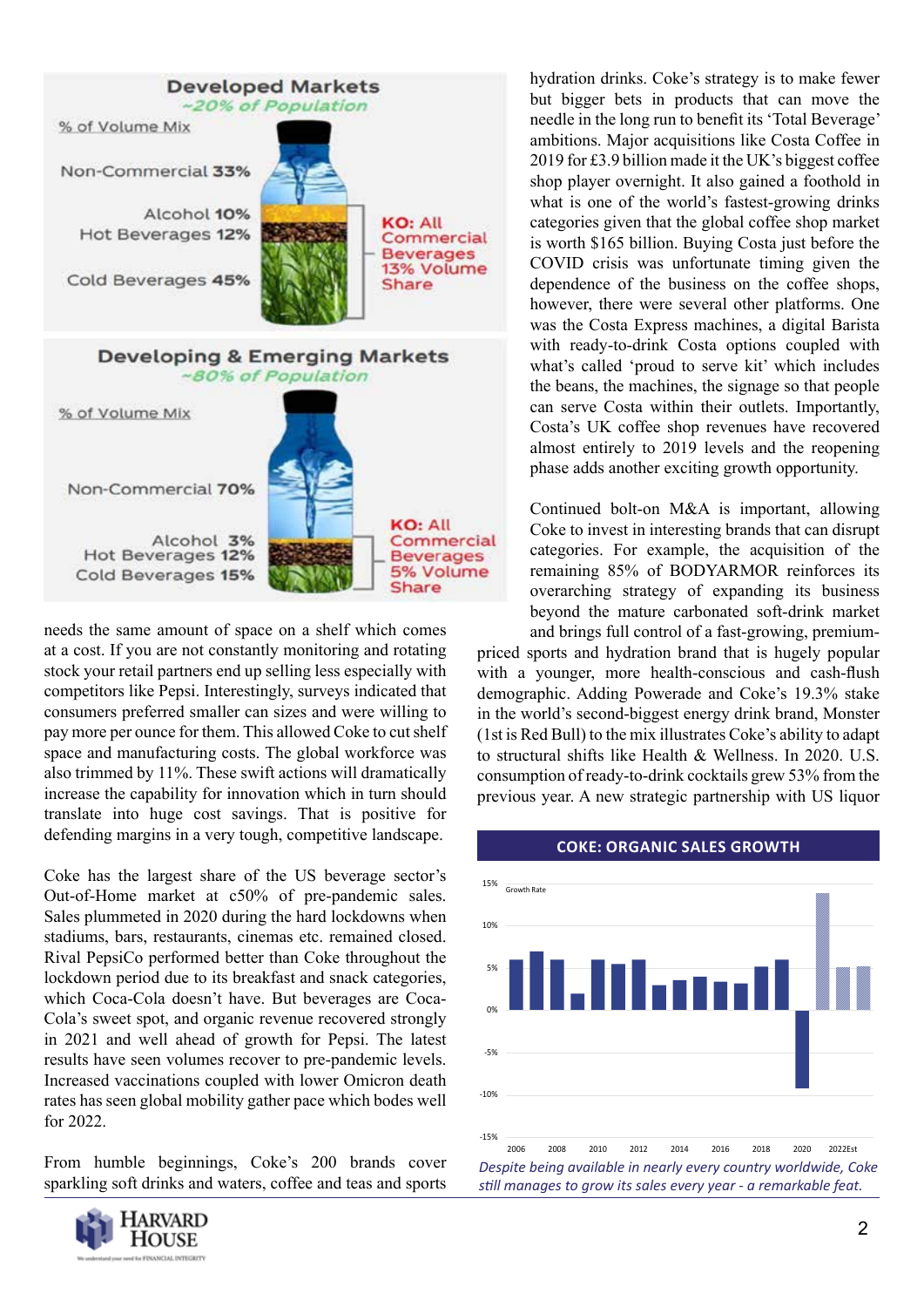giant, Constellation Brands, will see Coca-Cola's Fresca being used as a cocktail mixer. Diversifying and adding new categories to its 'Total Beverage' portfolio is vital to its long-term growth since two-thirds of the company's sales are still tied to carbonated beverages, where growth

is decelerating due mainly to shifting consumer demand for options with less sugar.

With ESG gaining more prominence and impacting investor decision-making, Coca-Cola is paying full attention. Coke produces nearly double the amount of plastic packaging

(3 million tons p.a equivalent to 200,000 bottles a minute) than the 2nd-largest culprit, Nestle. Approximately 85% of its overall carbon footprint lies within Coke's supply chain which will take time to address. Coke has already committed to cut plastic use by 50% by 2030 and is currently testing a new paper bottle in an attempt to eliminate plastic from its packaging. In the meantime, it offers packages made of 100% recycled PET in around 30 markets and fortunately, global collaboration is gathering pace quickly.

Results for the 12 months to December 2021 are due in February. Management is confident that the 4-6% organic sales growth target will be met in 2022 and 2023. Despite headwinds from the Delta variant and labour shortages in certain markets, Coke managed to deliver unit case volumes ahead of 2019 levels for the nine months to September. Cash flows were also strong, implying a significantly improved dividend payout ratio that moves Coke closer to its longterm target of 75%. Fortunately, Coke's profitability is

"...the evidence to date points to Coke emerging from the pandemic as a stronger and leaner company..."

relatively less impacted (v peers) by input-cost pressures due to its asset-light franchise model. Its strong brand equity has seen 2 successful price increases achieved in the US in 2021 to help mitigate inflation. Despite all this, the valuation is compelling relative to both its own history and to its peers.

> Despite the obvious risks, one risk worth highlighting is the company's ongoing tax dispute with the IRS, which could result in a tax liability of \$12 billion. The outcome is uncertain and a ruling in favour of the IRS would see a short-term reaction in the

share price. However, resolution thereof will lift a major overhang, allowing investors to focus on Coca-Cola's fundamentals and strong underlying momentum from the rebound in on-premise sales.

In conclusion, the evidence to date points to Coke emerging from the pandemic as a stronger and leaner company as it strikes a better balance with its big bets on scalable ideas and local risk-taking. Sales momentum will build into 2022, in line with vaccine roll-out success which will in turn fuel the global reopening. Coke will also not be left behind as alcoholic and non-alcoholic occasions "converge". In a market that is obsessed with technology at all costs, we find Coke to be a refreshing alternative that offers investors solid inflation-beating returns at an acceptable and attractive valuation, underpinned by a consistent and growing dividend. Cheers!



An early Coke advert with its spirit of adventure.